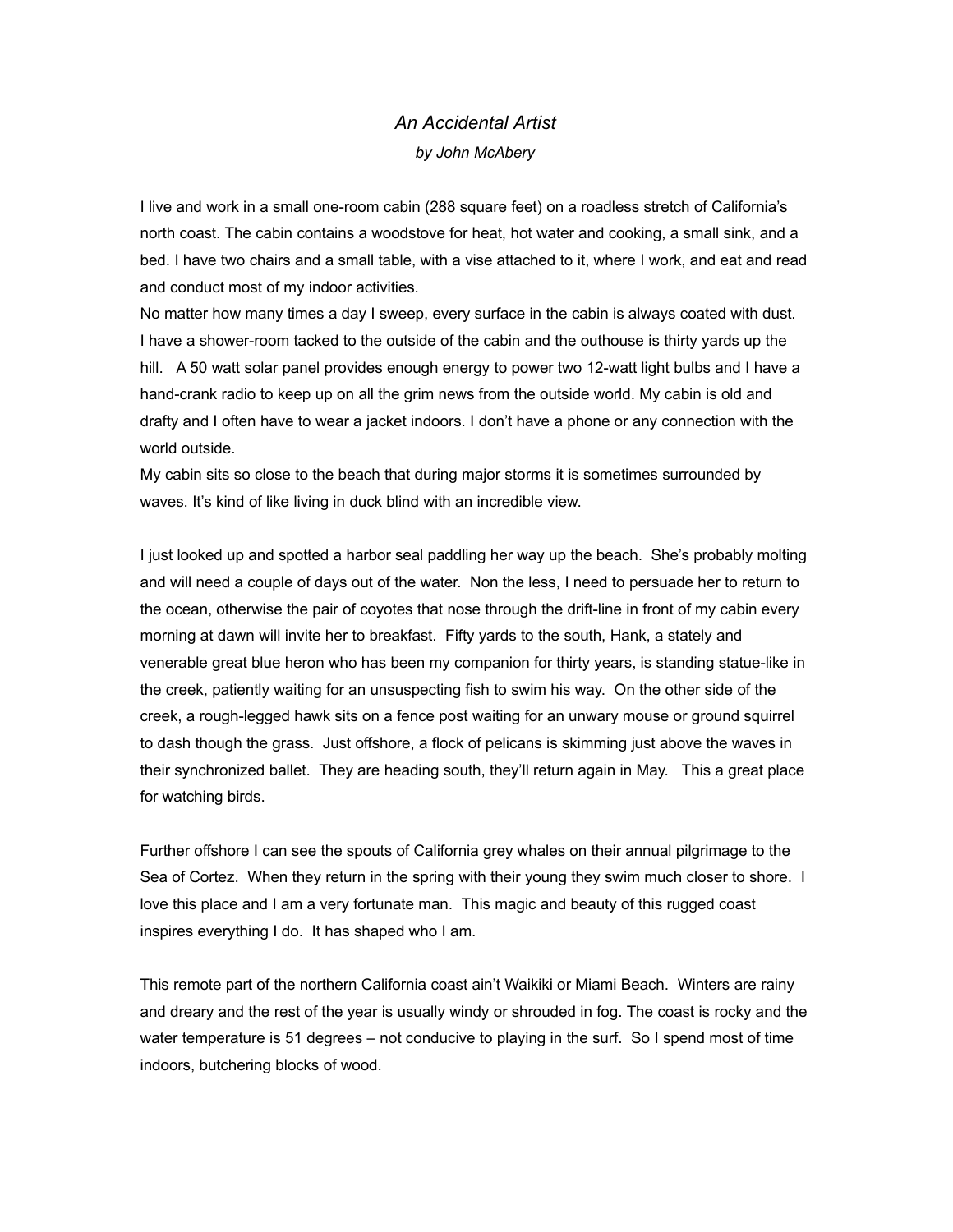One day a week I travel 11 miles to town, a little hamlet of 350 people with a post office and general store, where I can get groceries and check my email. I can't drive all the way to my cabin and have to hike in the last half mile with all of my supplies and materials including seventypound blocks of wood, strapped to my back.

My simple uncluttered lifestyle out on the edge of the continent gives me something that most artists can only dream of – TIME, time to experiment and explore, time to make mistakes and time to learn from them – Time to live in my art.

I call myself an accidental artist because I got through nearly 50 years of my life without ever realizing I had any artistic abilities. My career as an artist started on cold dreary November day in 1992, I had just turned 48 years old. I was walking on the beach picking up any trash that might have floated in on the waves - something I have done every week for the past 30 years – my way of saying thank you for the opportunity to live out here. Anyway I spotted a piece of broken mahogany lying on the beach; it was shaped somewhat like a foot. I took it back to my cabin and for the next week I sawed and chipped and dug into it with whatever carpentry tools I had. And after a week I had a crude but credible spoon – and I was hooked. The process of peeling away wood to reveal something hidden inside fascinated me. On my next trip to town I ordered some real carving tools, a couple of gouges, a keyhole saw and some riffler rasps. (After nearly severing a vein in my wrist, I got a vise.) I got some scrap lumber from a friend of mine who made furniture – maple, cherry, oak, walnut, madrone and California Bay Laurel - the wood I now use exclusively. For the next sixth months I spent EVERY free minute I had carving spoons, most of which went into the woodstove, but eventually I learned a few tricks and the spoons became more and more refined – the bowls on most of them were translucent.

Even after carving spoons for six months, I never considered carving "art". A friend of mine asked me I was interested in carving art pieces and told him "no". But he must have stimulated something in my brain, because not long after that I picked an abalone shell and decided to see if I could replicate it. (Just a big spoon without a handle, I thought) The first one I finished was passable; the fourth one was pretty good. The seventh one had a translucent bowl. The others ended their short careers in the woodbin. Then I started looking around for new things to carve.

There are plenty of subjects to carve out here, birds came to mind first, but they never sit still. There were shells and dried pieces of seaweed twisted in bizarre shapes, but all of them were well beyond my skill level – so I decided to improve my skills. I twisted a thin strip of paper into a mobius strip and tried to replicate it. I made two month's worth of firewood before I got the first one done. Then I made a few more. I got a piece of ribbon and twisted it into a double helix and started making firewood again.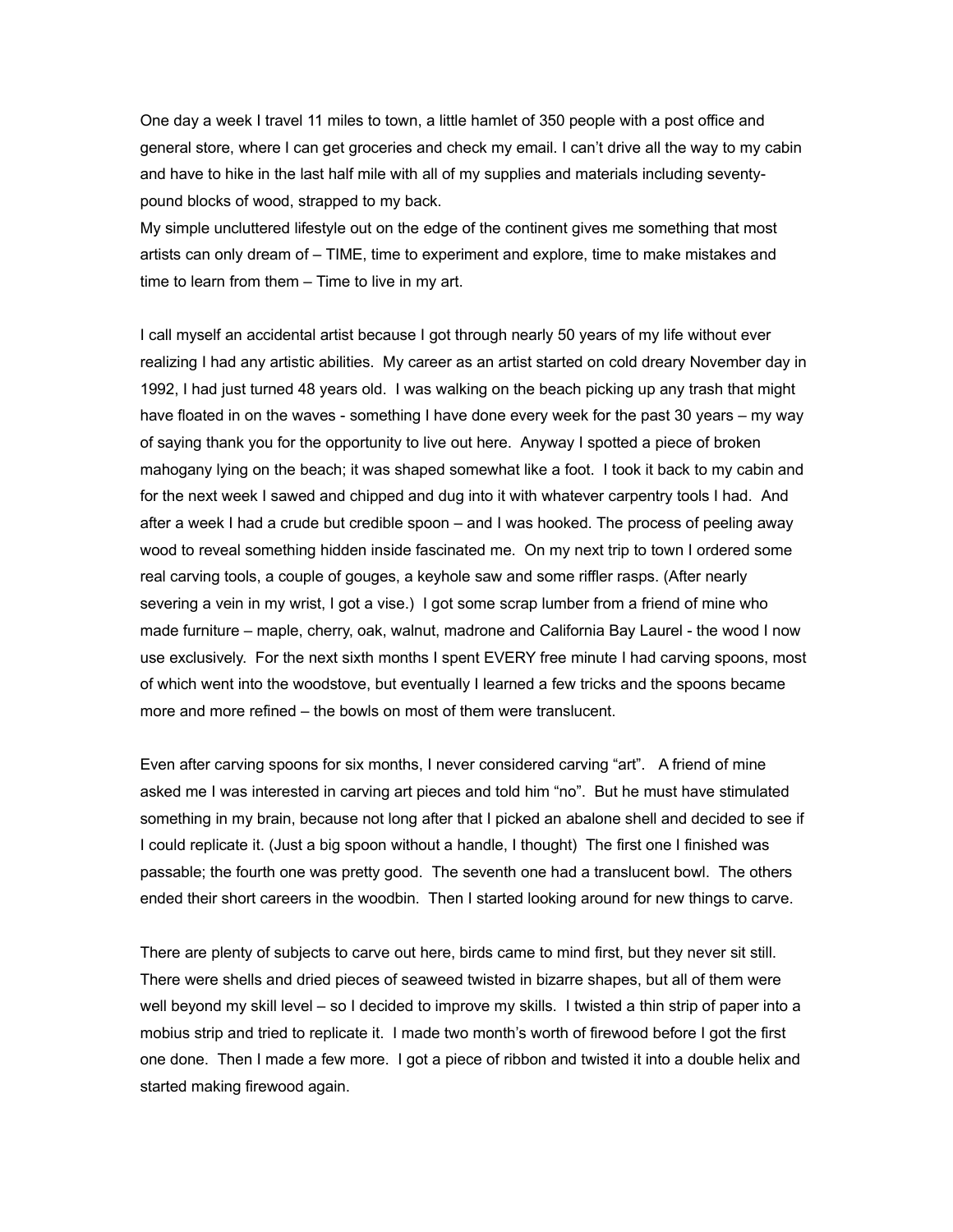After a month or two, I got that design to work and I made three or four of them before looking for another challenge. I drilled hundreds of holes into a board I/2 inch apart and then got some shishkebab skewers. I stuck the skewers in the holes. Twisting a ribbon around and between the skewers I was able to create models for my ribbon designs. I created a lot more firewood, but I kept learning and eventually I carved some pieces that I could feel good about.

Even after two years of carving, I never really considered myself an artist. I didn't try to market my work. I gave most of it away because I didn't have enough room in my cabin to keep it. Then one day in October of 95, a beautiful young lady named Gretchen Bunker walked up the beach and into my life. Gretchen is a fine artist and she liked my work. She had connections with some art galleries and got my work into galleries in Seattle and Santa Fe. Aspen and Los Angeles – voila', I went from being a wood carver to being artist.

Gretchen also sketched some new designs for me to try. Not knowing the intricacies of carving, she created some really challenging designs, ones that I would have never attempted on my own. I tried and failed a lot but I eventually got some to work, so I started creating more complex designs of my own.

I carved my ribbon pieces almost exclusively for a couple of years before I started to look for new forms to challenge the limits of my abilities, (new ways to make mistakes). Warn and broken seashells captured my imagination next and I started replicating them in between my ribbon designs. Later on I added dried convoluted pieces of seaweed to my repertoire which presented more new challenges and more new ways to make mistakes.

I don't sell my work through galleries anymore and I don't go to shows. I love my life on the beach so much that I just have no desire to be anywhere else.

My website: [www.johnmcaberywoodsculptures.com.](http://www.johnmcaberywoodsculptures.com/), my ETSY shop and word of mouth bring me all the clients I need. Gretchen manages my website and my daughter manages my ETSY shop, so I can stay out on the coast and carve whenever I want and I want to carve every day. Gretchen does my photography and designs the bases for most of my pieces and she still challenges me with new mind-boggling designs now and then.

My favorite material to work with is California Bay Laurel. I like it because it is both tough and flexible. It has an interlocking grain so I can carve very delicate pieces out of it. It has a lot of color and grain definition. Bay Laurel is indigenous and abundant in this part of northern California. There are always a few windfall trees blown down every year, so I never have to cut down a tree to produce my work. I really like that.

One of things I like about the style of carving I do is the adrenaline rush I get when push the limits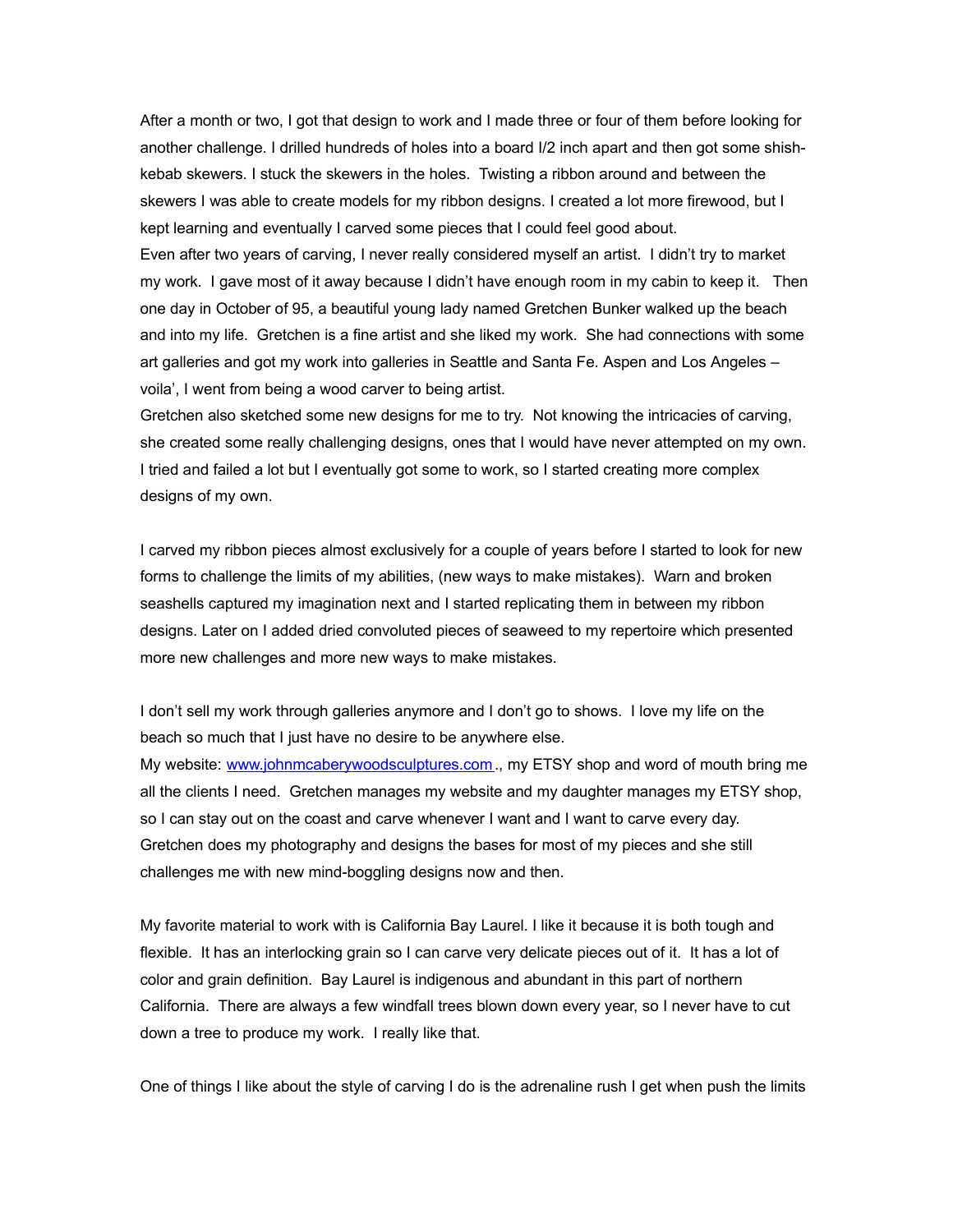of the wood and succeed. Even after years for carving, I still have to rely on a lot of guess work making cuts in places that I can't even see – drilling holes from different angles from different sides of the sculpture and praying that they meet somewhere deep in the heart of the wood – planing the wood to 3/16<sup>th</sup> of inch and hoping that I don't plane too much. Wood is an unforgiving medium - one slight error and I have to start over from the very beginning. I can turn a month's worth of work into firewood in a instant. I've done that more times than I care to remember, but if I can learn something from my failures, I don't feel that I've wasted my time.

I hate noise and clutter and only use a handful of tools, one Japanese keyhole saw, one brace and bit, one mallet, two gouges, two carpenters chisels and a half dozen Microplane rasps.



You asked about my favorite pieces. My favorite piece is always the one I'm currently working on. I'm much more interested in the process of carving than I am in what I produce. As soon as I finish a sculpture I'm ready to put it away and start on another one. If I do have favorites, they are one's that challenged me the most - my first spoon, my first double helix, my first shell, my first convoluted piece of seaweed or any piece where I pushed the limits of what I thought I was capable of. Right now I'm fascinated by the idea of warping space. (Ala M.C. Escher). For the past three months, I've been discarding one piece after another. I haven't had any success yet and maybe I won't; but I'm having fun trying.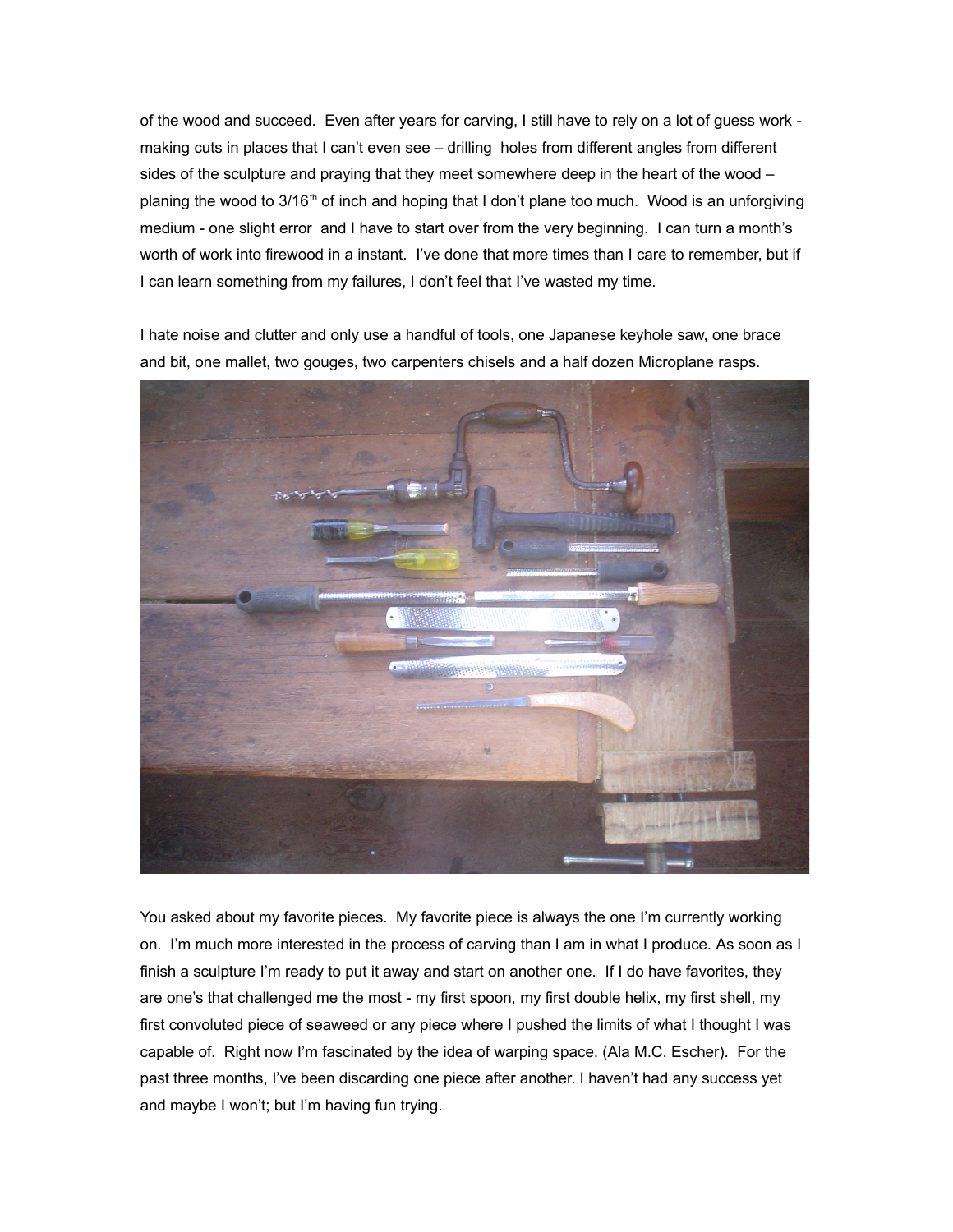

My first spoon.



"Symphony" – this was Gretchen's first design. It stumped me at first, but expanded my work in whole new directions.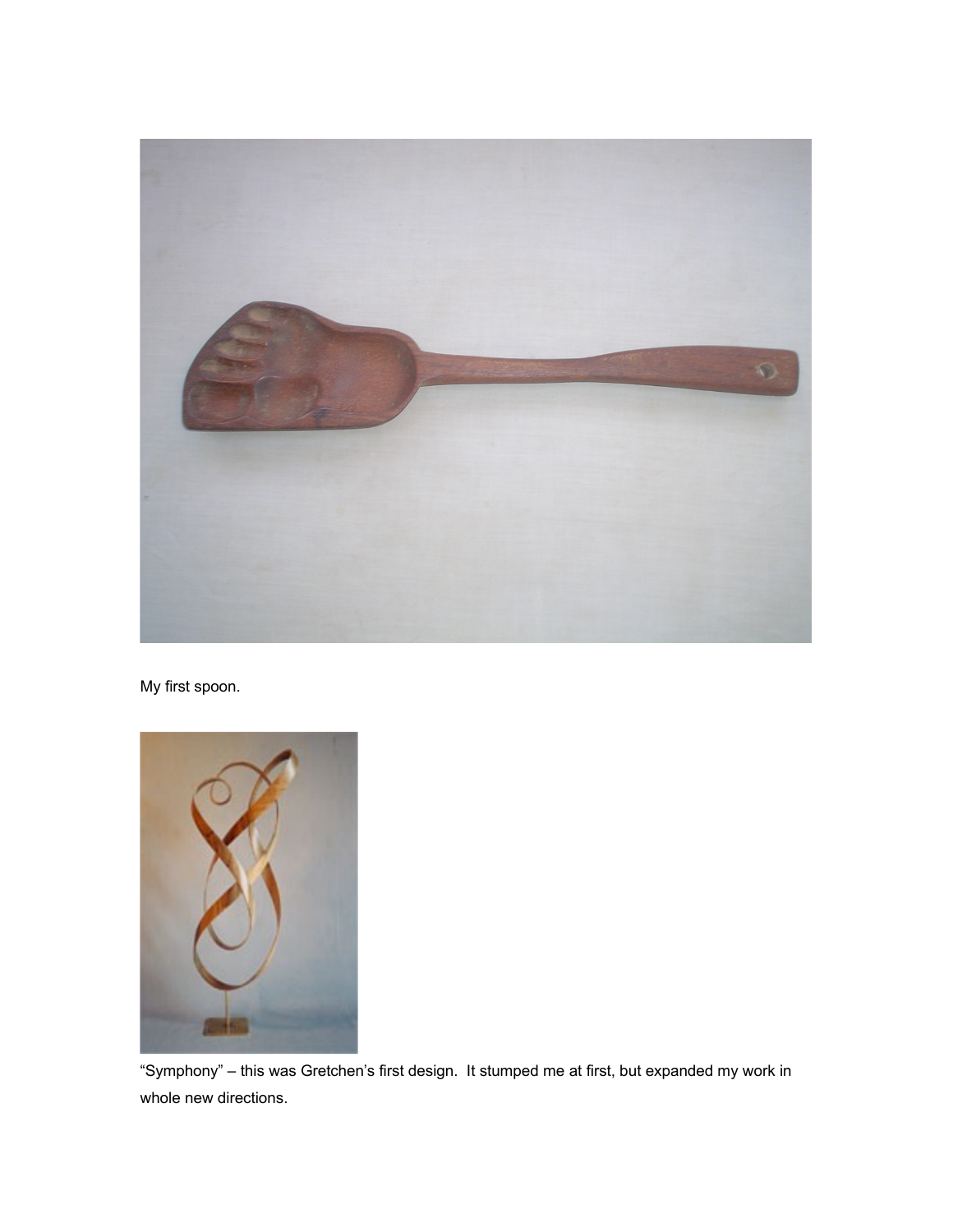

"Vortex." I took a big leap with this one. I was amazed when I succeeded on my first attempt. I was on pins and needles every step of the way.



"Essence" was my first piece modeled on a broken shell fragment.